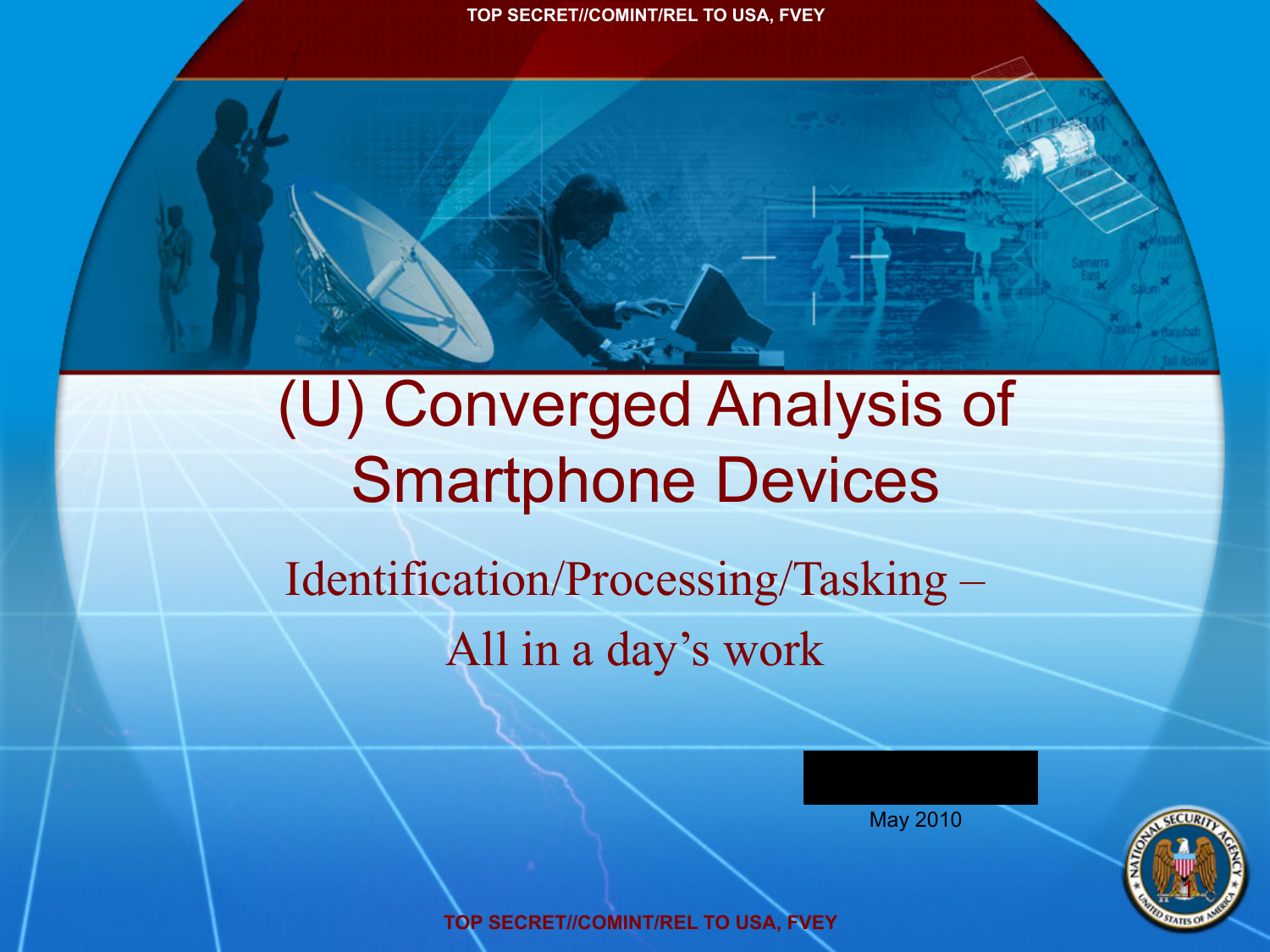

#### Smartphone

Converged mobile devices offering advanced capabilities, often with PC-like functionality. No set industry standard definition.

Boasts powerful processors, memory, larger screens and open operating systems.

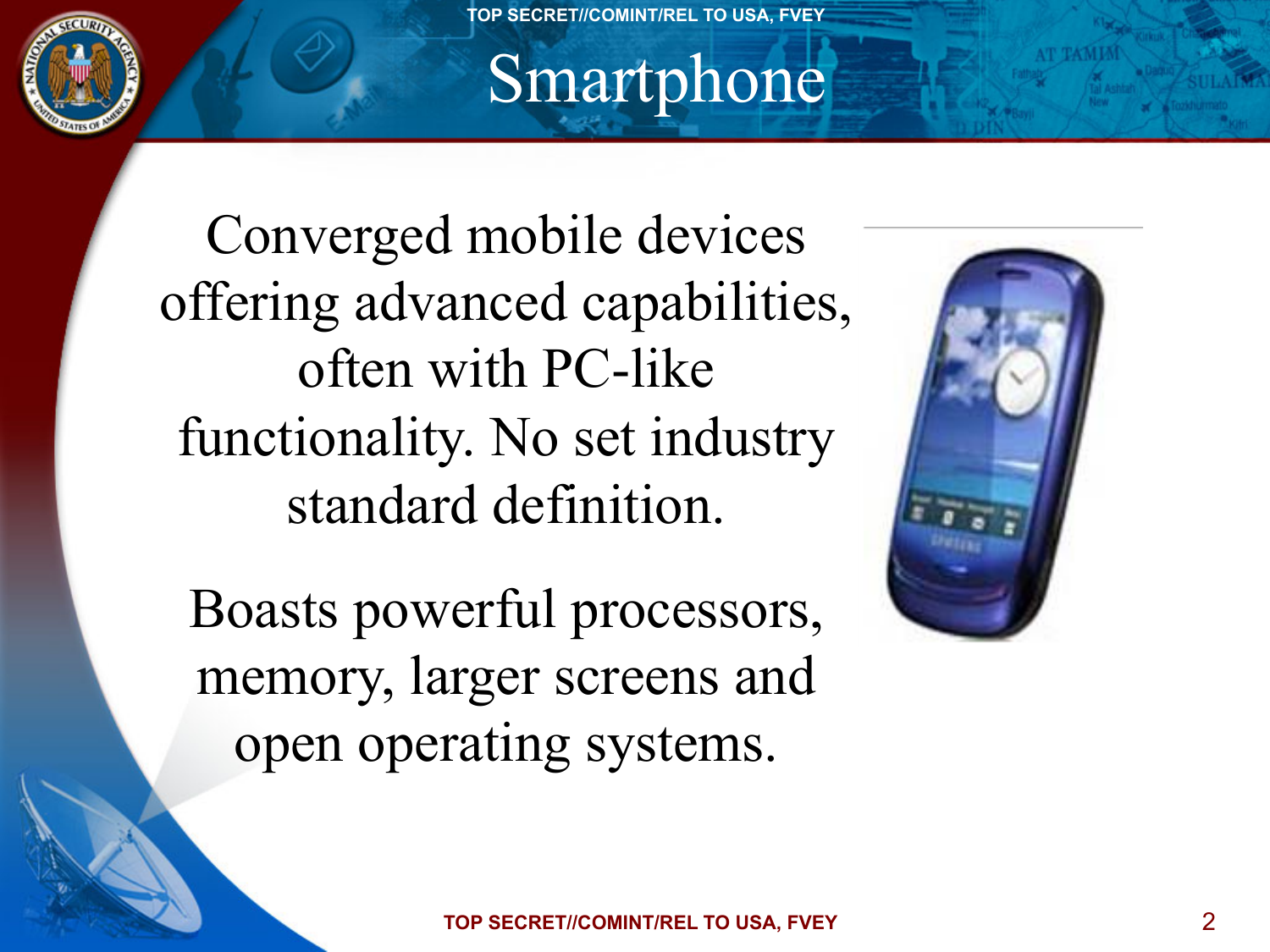

#### Economics of Transportation

- The gradual "blurring" of telecommunications, computers, and the Internet
- Multifaceted layering technologies
- Examples of convergence in SIGINT:  $\triangleright$  Blackberry, iPhone data, Smartphones  $\triangleright$  VOIP
	- $\triangleright$  Wireless Local Loop
	- " GPRS General Packet Radio Service

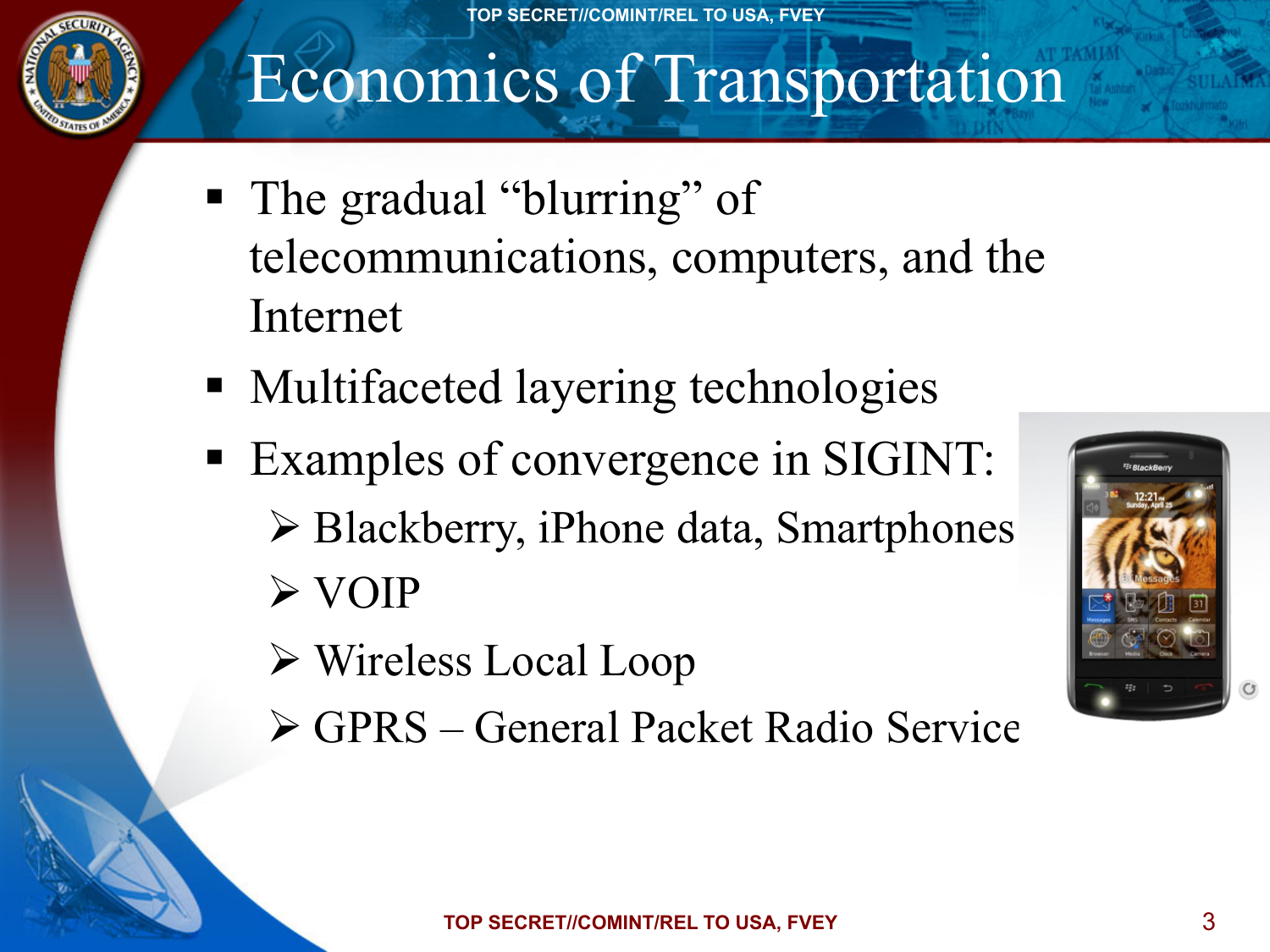

#### SmartPhone Applications

- $\blacksquare$  Visual Communicator Free application that combines Instant Messaging, Photo-Messaging and Push2Talk capabilities on a mobile platform. VC used on GPRS or 3G networks;
- **Example Symbian Operating System supporting** encryption programs.
- ! WinZip, compression and encryption program.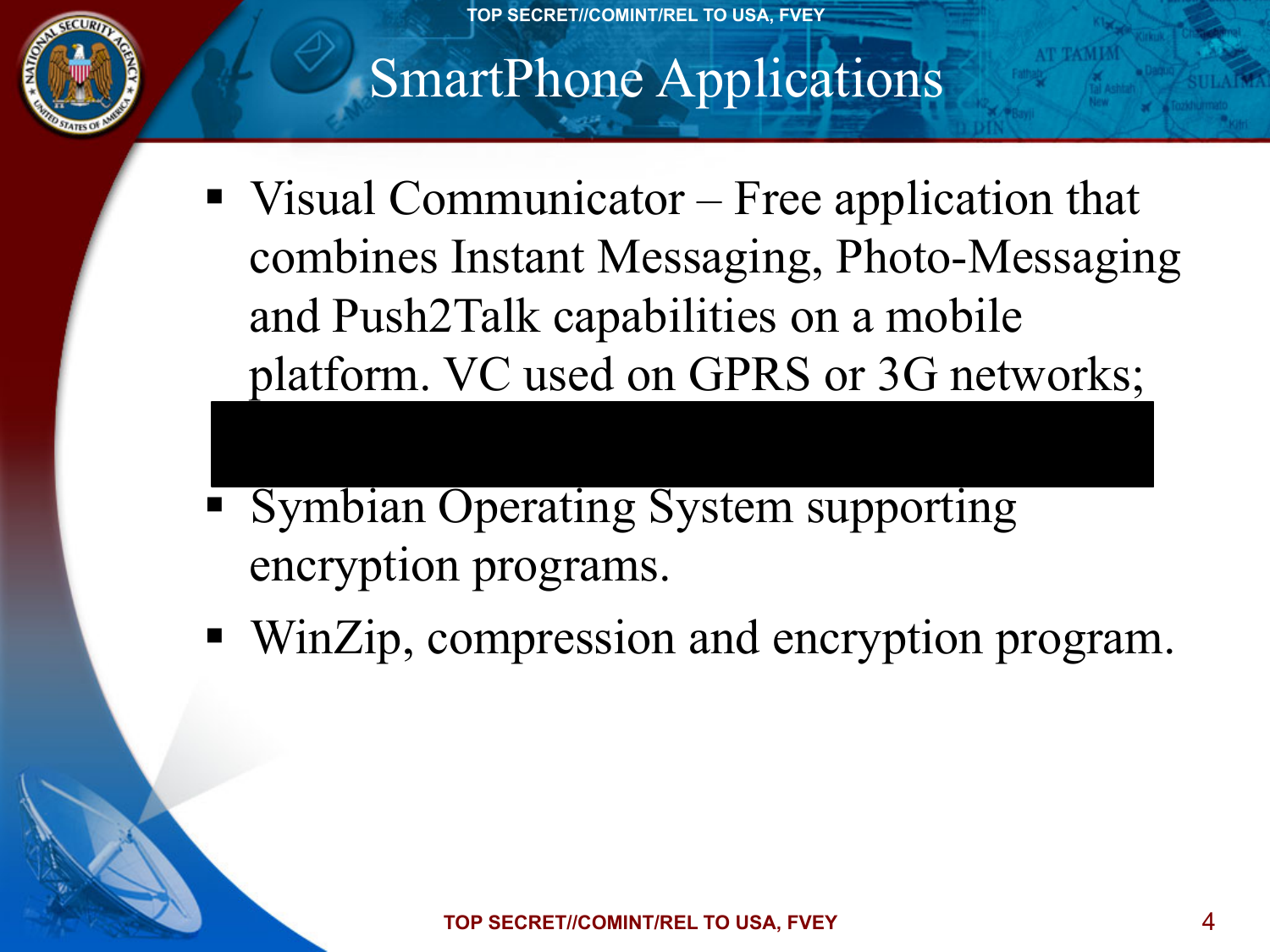

#### Usage/Features

- **Exercise I** Social Networking via Flixster Social Networking site allowing users to share movie ratings, discover new movies and meet others with similar movie taste.
- ! Google Maps features
- ! Photo capture and editing capabilities
- Phone settings
- Mobile Facebook Apps (iPhone/Android)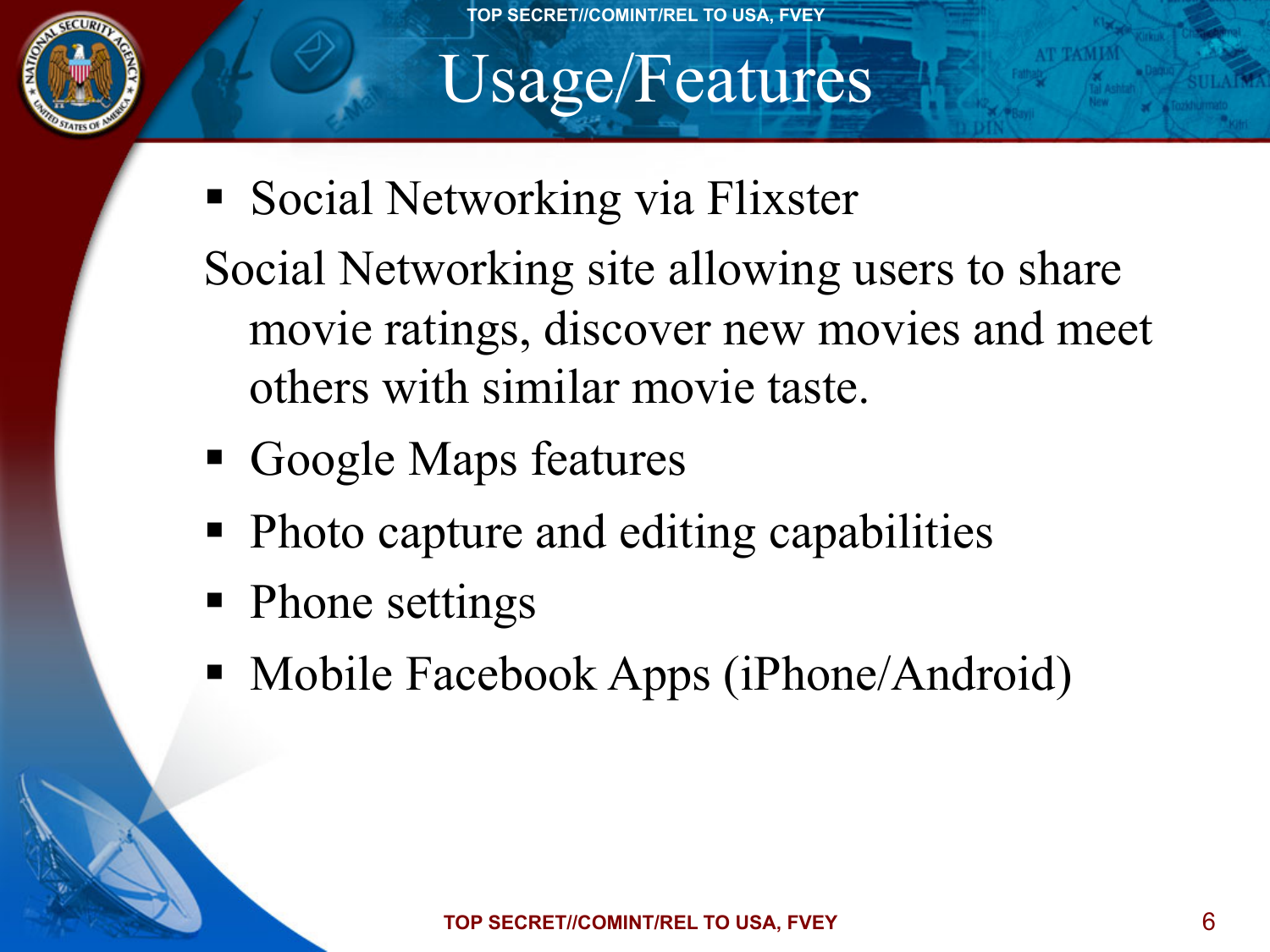

#### Location Based Services

Where is the target?

- ! GPRS Dataset breaking down barriers
- **Providers catering to users based on location**
- Android Phones pass GPS data in the clear
- No longer DNI/DNR

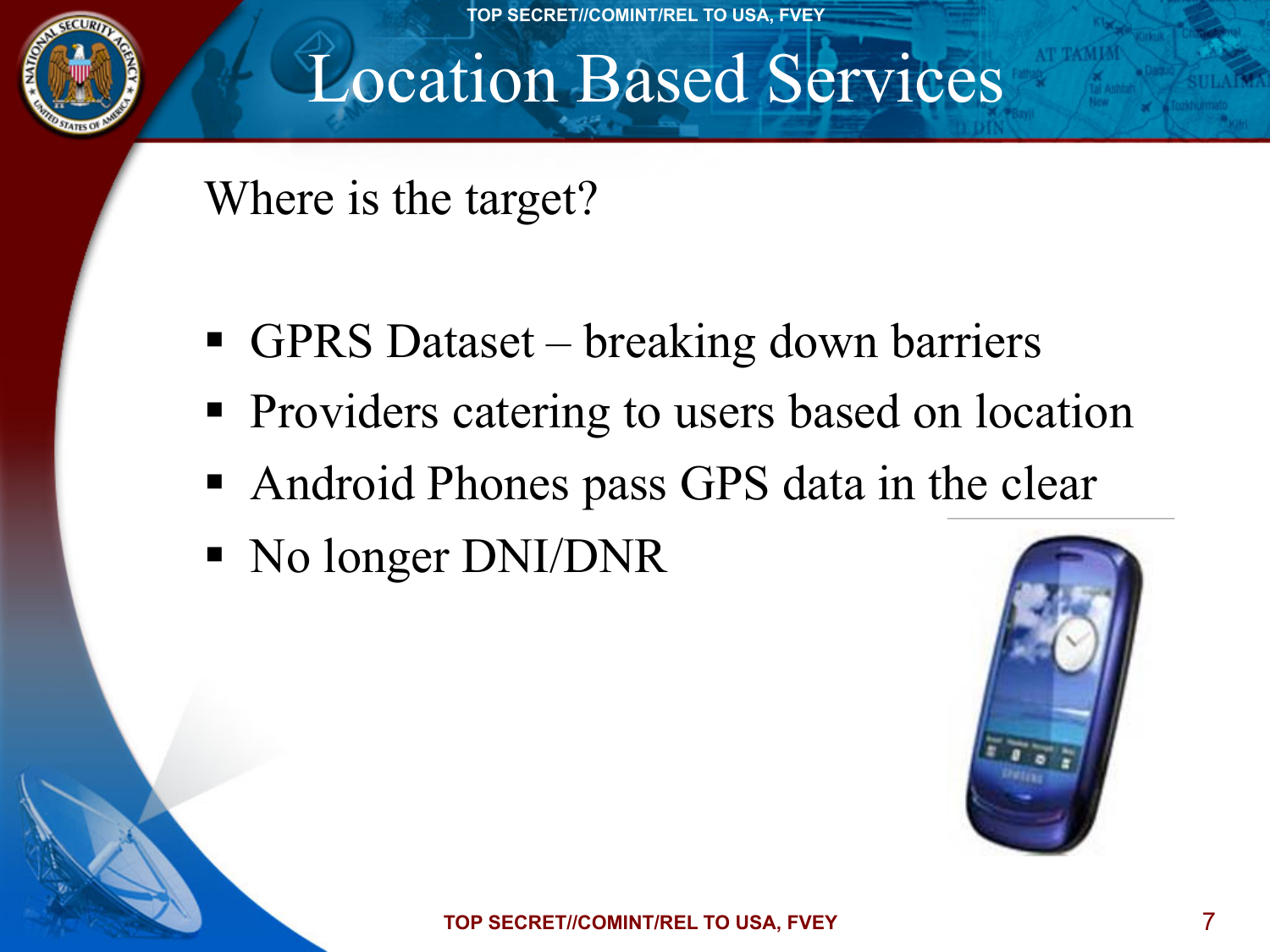

# Taking a Closer Look

Photo Capture Software -

- iPhone Geotags for Photos
- Raw tags coming through from a variety of devices
- Flixster App uses GPRS
- ! Flickr/Photobucket
- Mobile Facebook Apps Uploads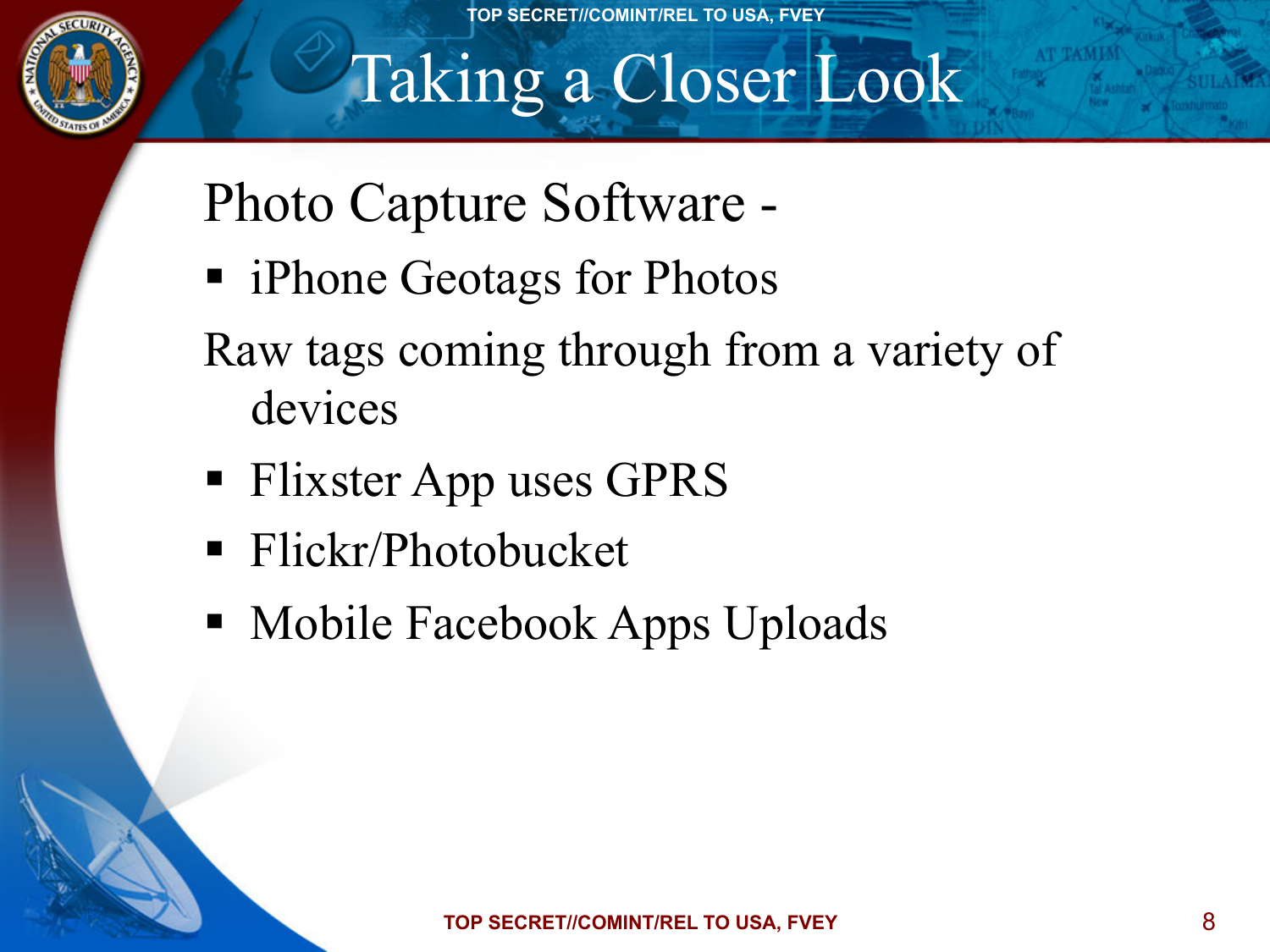

#### Processing

All in the Metadata, not the pretty pictures

- Unique applications require unique analysis
- ! GPS Indicators (sent to the server and towers for both phone and application)
- VoIP Indicators (multiple services)
- ! Type of Phone and Apps

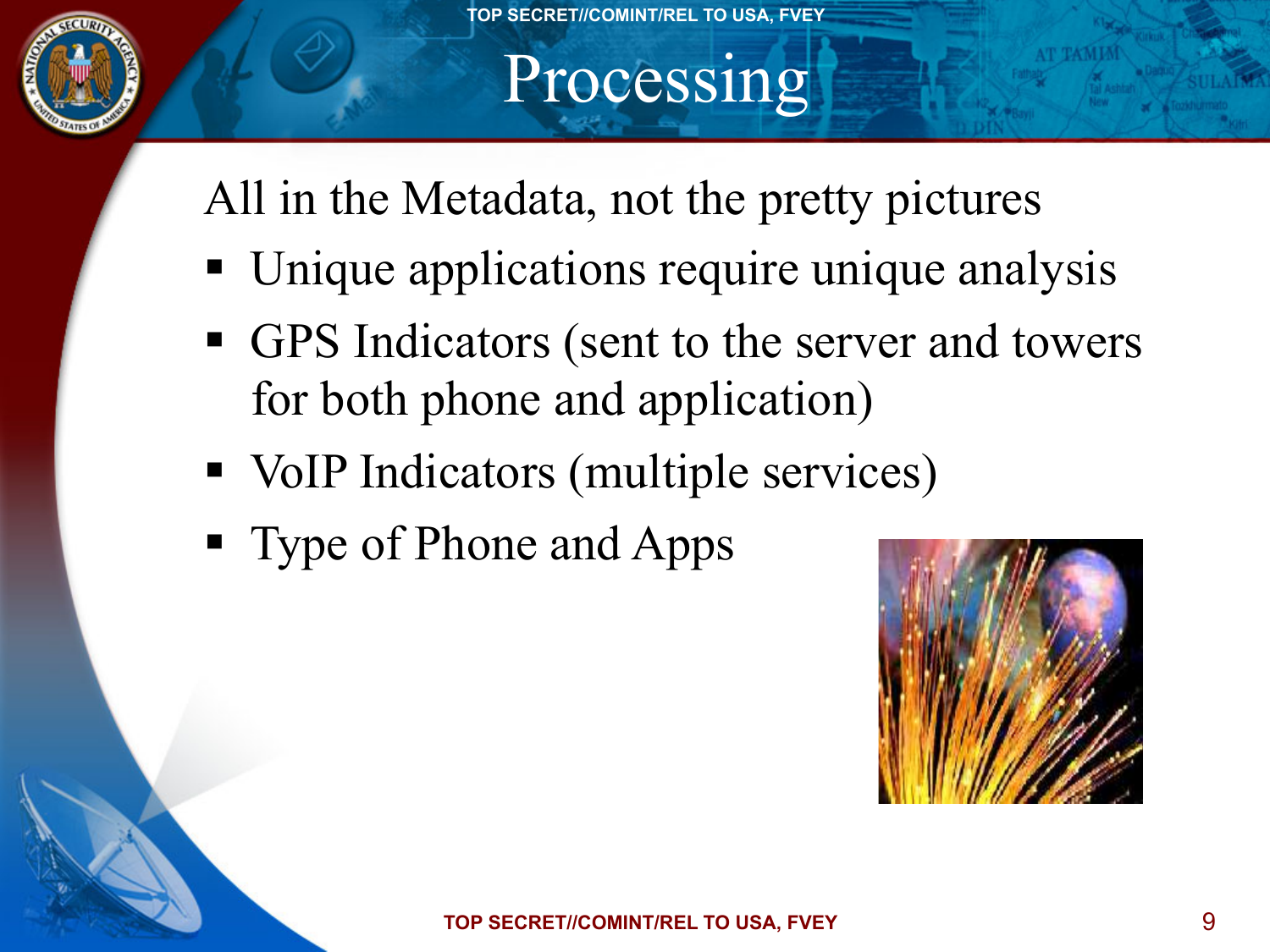

### Identification via Xkeyscore

- ! Make use of fingerprints in Xkeyscore via the EXIF metadata plugin
- ! Fingerprints for images (jpeg, tiff, gifs etc.)
- **Examine the raw XML**
- Provides device and time/location for the image

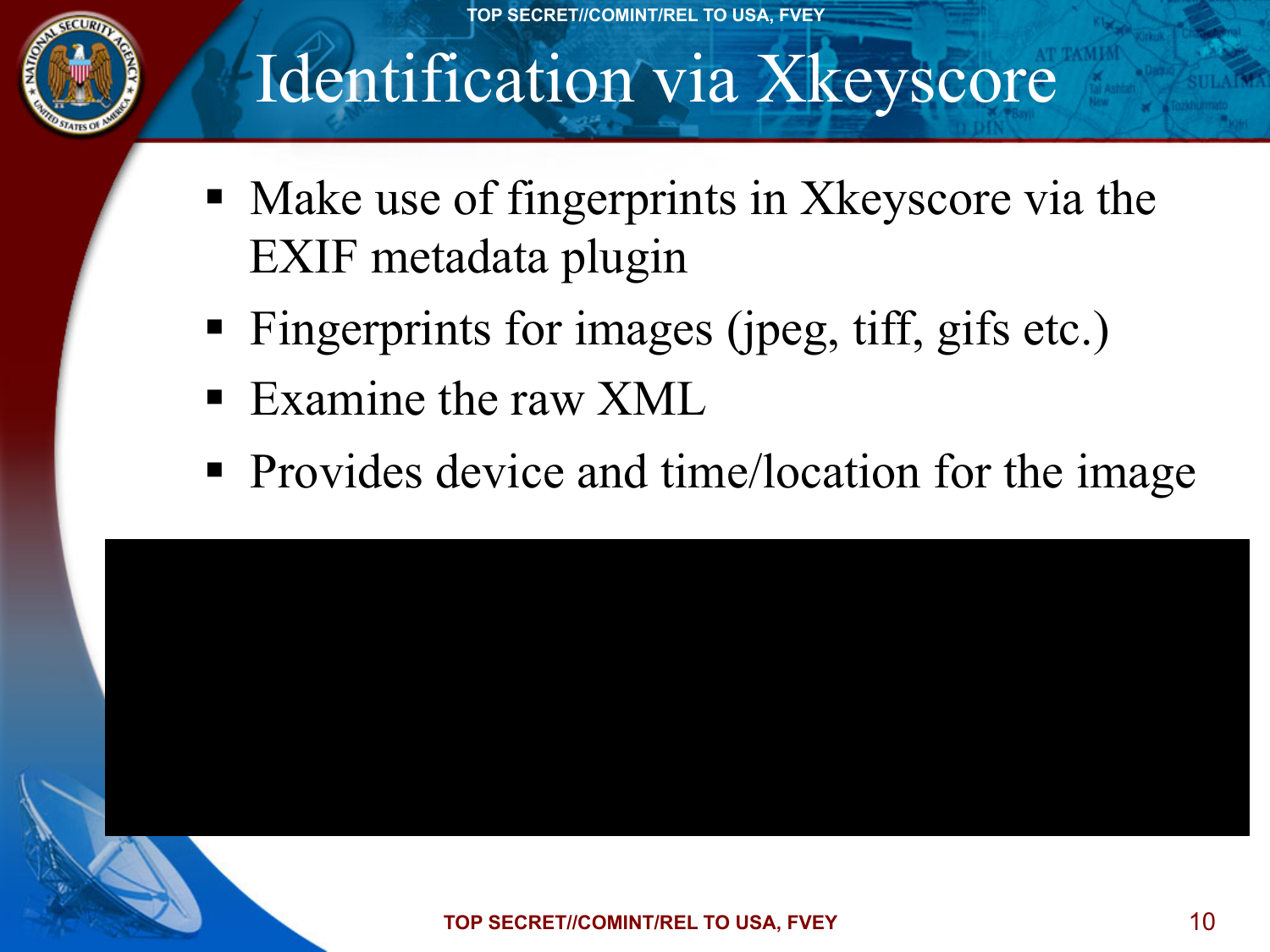

# Golden Nugget!

Perfect Scenario – Target uploading photo to a social media site taken with a mobile device.

What can we get?



**TOP SECRET//COMINT/REL TO USA, FVEY**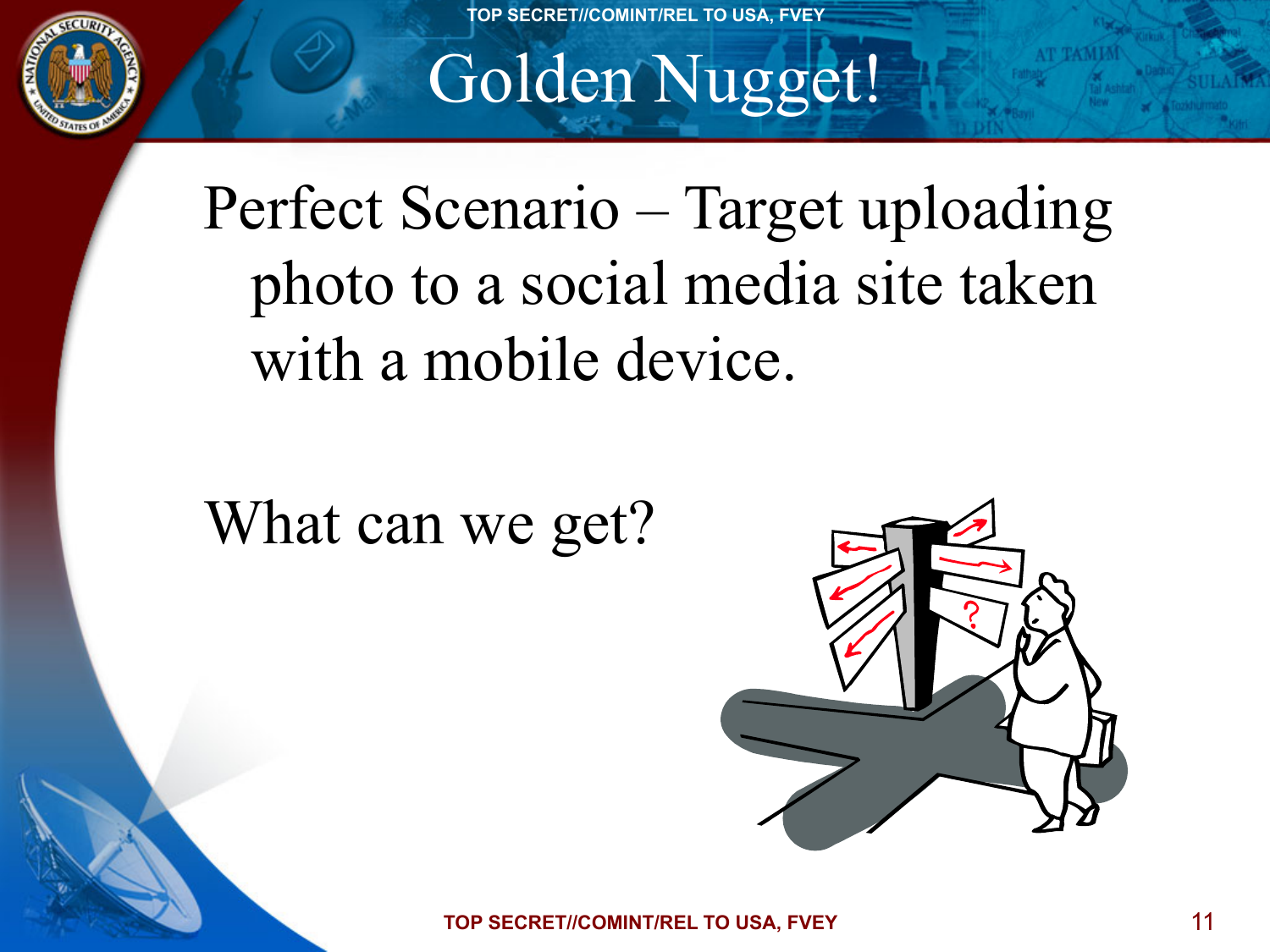

### User Activity Leads

- ! Examine settings of phone as well as service providers for geo-location; specific to a certain region
- ! Networks connected
- **•** Websites visited
- **Buddy Lists**
- **Documents Downloaded**
- Encryption used and supported
- **User Agents**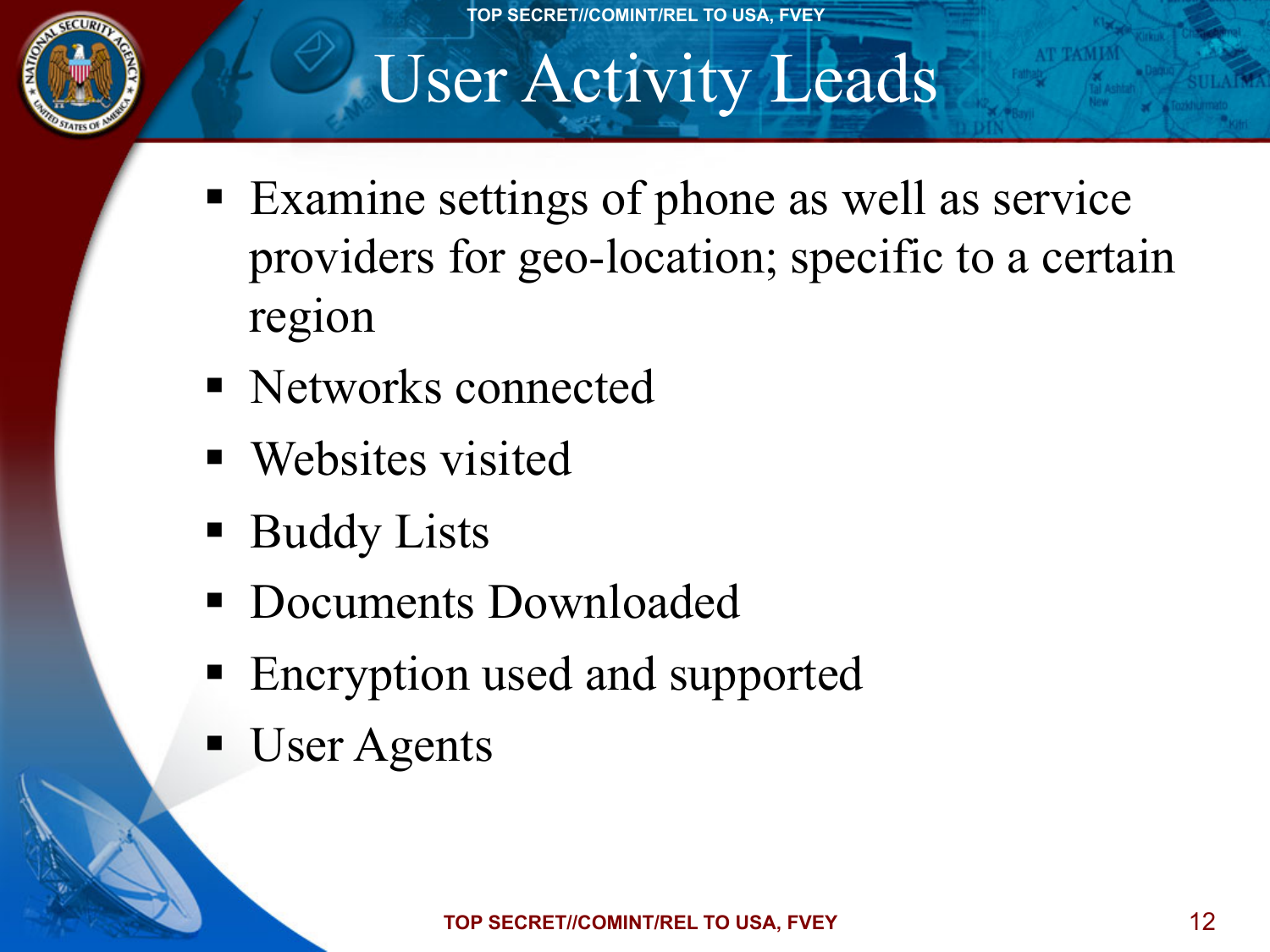

## Targeting

#### Targeting both Telephony and DNI systems

- Call Logs
- ! SMS
- **SIM Card Leads**
- Email address
- ! IMEI/IMSI
- **Unique Identifiers**
- **Blackberry PINS**

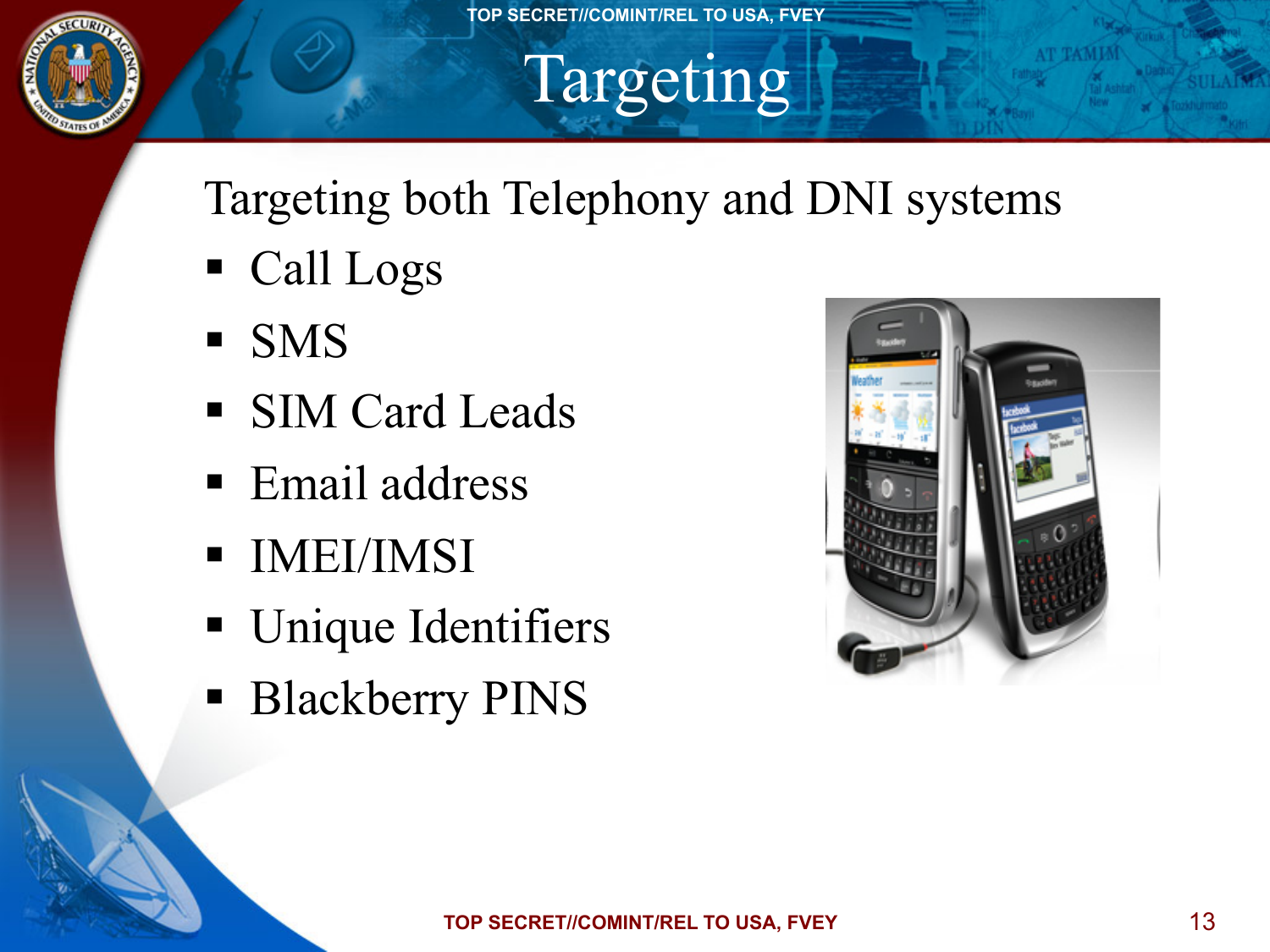

#### Why do we care?

- •Additional exploitation
- •Target Knowledge/Leads
- •Location
- •Target Technology
- •Denote Media used